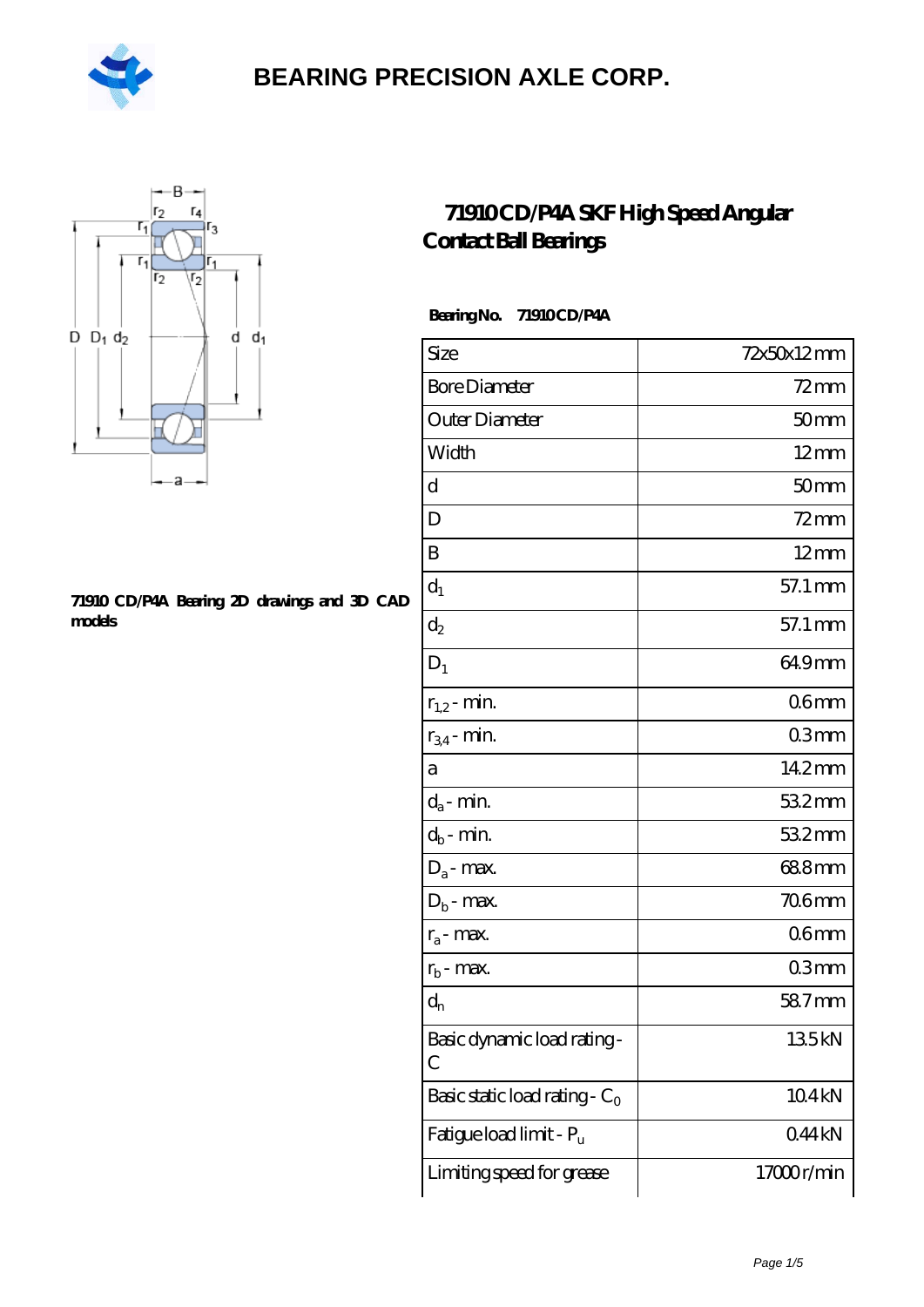

| lubrication                           |                         |
|---------------------------------------|-------------------------|
| Limiting speed for oil<br>lubrication | 28000mm/min             |
| Ball - $D_w$                          | $635$ mm                |
| $Ball - z$                            | 25                      |
| $G_{ref}$                             | $1.74$ cm $3$           |
| Calculation factor - $f_0$            | 107                     |
| Preload class A - G <sub>A</sub>      | 50N                     |
| Preload class $B - G_R$               | 100N                    |
| Preload class $C - G_C$               | 200N                    |
| Preload class $D - G_D$               | 400N                    |
| Calculation factor - f                | 1.13                    |
| Calculation factor - f                | 1                       |
| Calculation factor - f <sub>2A</sub>  | 1                       |
| Calculation factor - $f_{2B}$         | 1.04                    |
| Calculation factor - $f_{\chi}$       | 1.09                    |
| Calculation factor - $f_{2D}$         | 1.15                    |
| Calculation factor - f <sub>HC</sub>  | 1                       |
| Preload class A                       | 43N/micron              |
| Preload class B                       | 57N/micron              |
| Preload class C                       | 78N/micron              |
| Preload class D                       | 110N/micron             |
| Category                              | Precision Ball Bearings |
| Inventory                             | 0 <sup>0</sup>          |
| Manufacturer Name                     | <b>SKF</b>              |
| Minimum Buy Quantity                  | N/A                     |
| Weight / Kilogram                     | 0133                    |
| Product Group                         | <b>BO4270</b>           |
| Enclosure                             | Open                    |
| Precision Class                       | ABEC 7   ISO P4         |
|                                       |                         |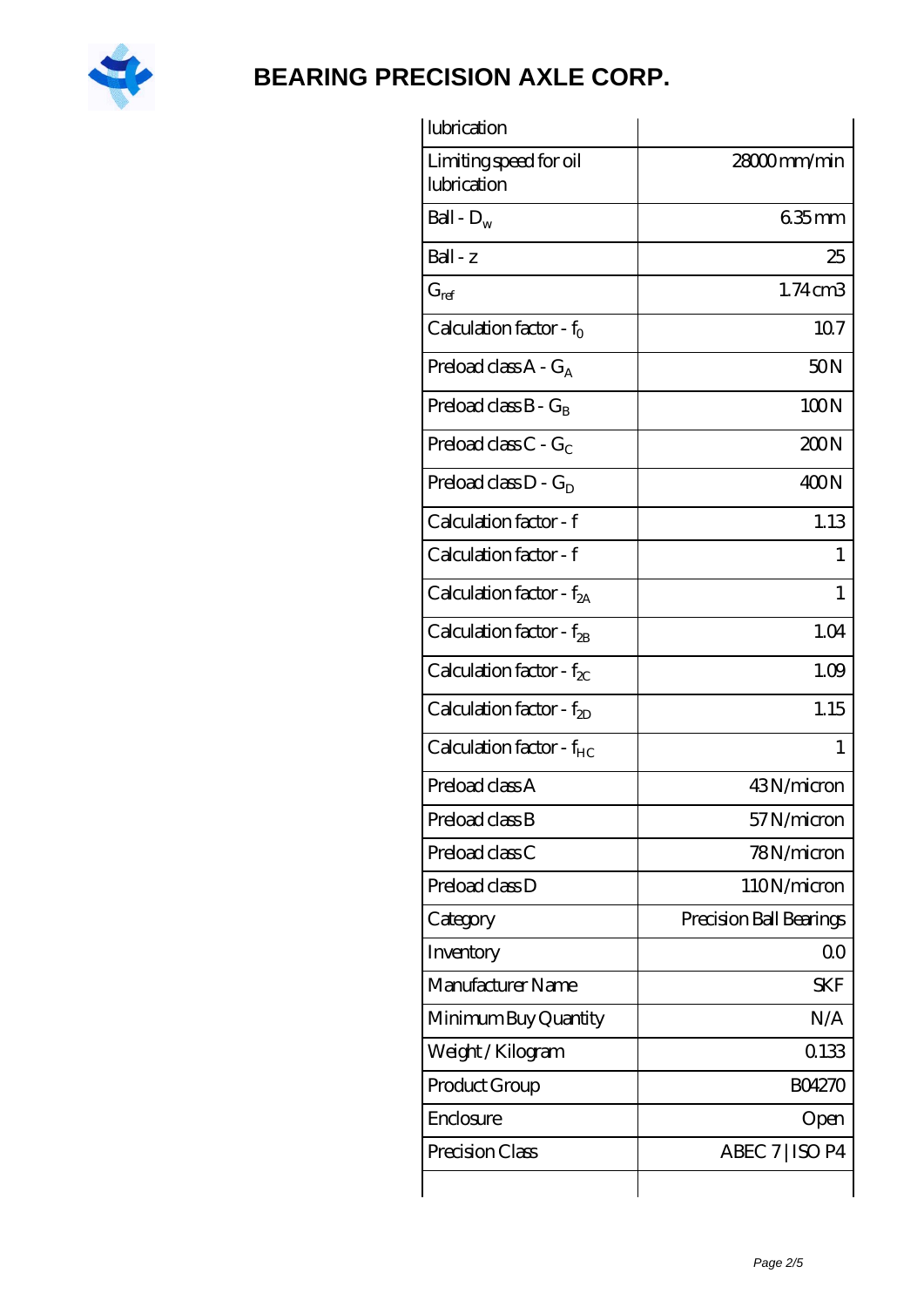

| Material - Ball        | Steel                                                                                                                                                                                                                                 |
|------------------------|---------------------------------------------------------------------------------------------------------------------------------------------------------------------------------------------------------------------------------------|
| Number of Bearings     | $1$ (Single)                                                                                                                                                                                                                          |
| Contact Angle          | 15Degree                                                                                                                                                                                                                              |
| Preload                | None                                                                                                                                                                                                                                  |
| Raceway Style          | 1 Rib Outer Ring                                                                                                                                                                                                                      |
| Cage Material          | Phenolic                                                                                                                                                                                                                              |
| Rolling Element        | <b>Ball Bearing</b>                                                                                                                                                                                                                   |
| Flush Ground           | No                                                                                                                                                                                                                                    |
| Inch - Metric          | Metric                                                                                                                                                                                                                                |
| <b>Other Features</b>  | Single Row   Angular<br>Contact   High Capacity<br>Basic Design                                                                                                                                                                       |
| Long Description       | 50MM Bore; 72MM<br>Outside Diameter; 12MM<br>Width; Open Enclosure;<br>ABEC 7   ISO P4 Precision;<br>Steel Ball Material; 1<br>(Single) Bearing 15Degree<br>Contact Angle; Phenolic<br>Cage Material; 1 Rib Outer<br><b>Ring Race</b> |
| Category               | Precision Ball Bearings                                                                                                                                                                                                               |
| <b>UNSPSC</b>          | 31171531                                                                                                                                                                                                                              |
| Harmonized Tariff Code | 8482.105028                                                                                                                                                                                                                           |
| Noun                   | Bearing                                                                                                                                                                                                                               |
| Keyword String         | <b>Ball Angular Contact</b>                                                                                                                                                                                                           |
| Manufacturer URL       | http://www.skf.com                                                                                                                                                                                                                    |
| Width                  | 0472Inch   12Millimeter                                                                                                                                                                                                               |
| Outside Diameter       | 2835Inch   72 Millimeter                                                                                                                                                                                                              |
| <b>Bore</b>            | 1.969Inch   50Millimeter                                                                                                                                                                                                              |
| $d_1$                  | 57.1 mm                                                                                                                                                                                                                               |
| $d_2$                  | 57.1 mm                                                                                                                                                                                                                               |
| $D_1$                  | 649mm                                                                                                                                                                                                                                 |
| $r_{1,2}$ min.         | 06 <sub>mm</sub>                                                                                                                                                                                                                      |
| $r_{34}$ min.          | 03 <sub>mm</sub>                                                                                                                                                                                                                      |
|                        |                                                                                                                                                                                                                                       |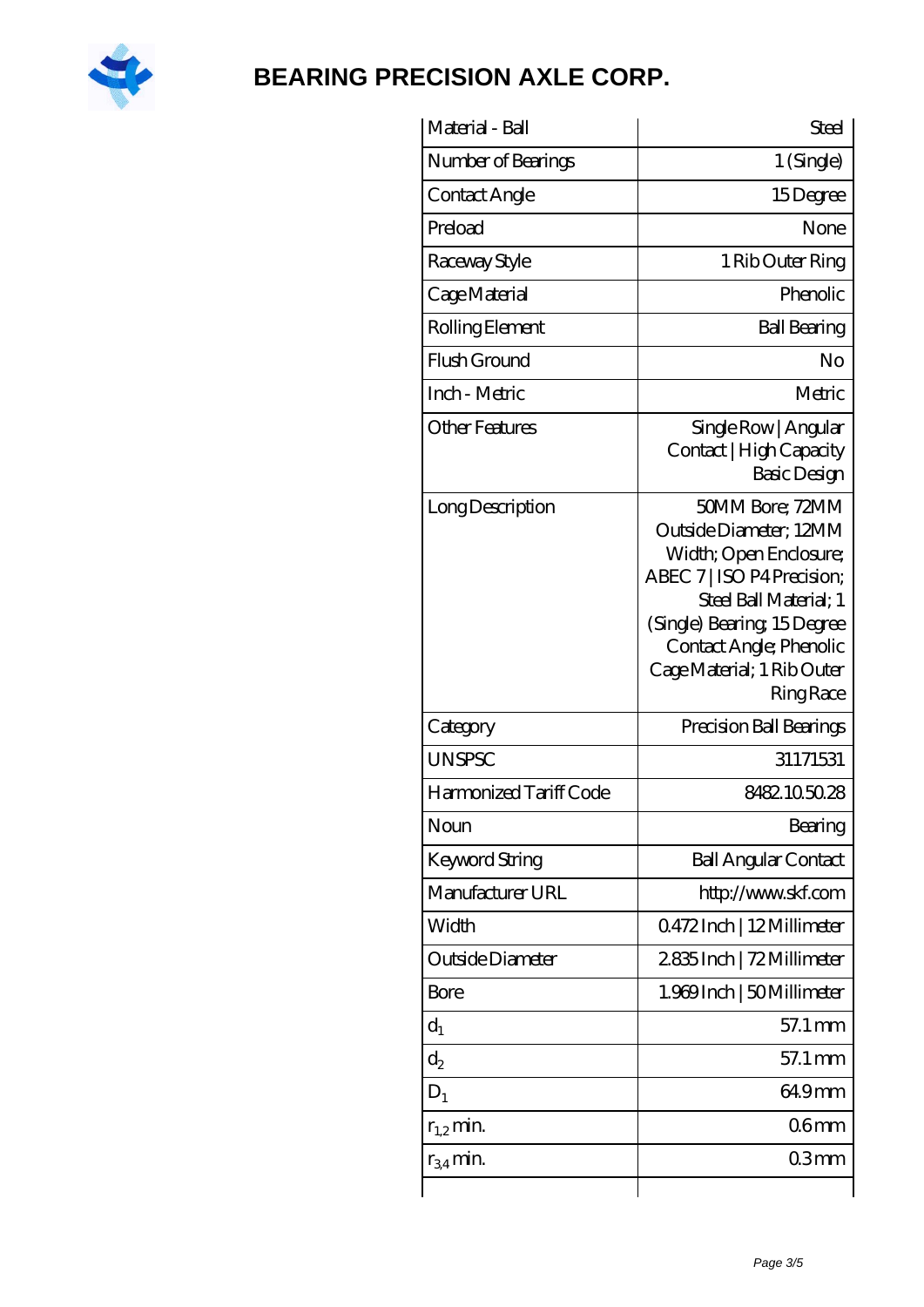

| $d_a$ min.                                  | 532mm               |
|---------------------------------------------|---------------------|
| $d_h$ min.                                  | 532mm               |
| $D_a$ max.                                  | 688mm               |
| $Dh$ max.                                   | 706mm               |
| $r_a$ max.                                  | 06mm                |
| $r_{\rm b}$ max.                            | 03mm                |
| $d_{n}$                                     | 58.7mm              |
| Basic dynamic load rating C                 | 135kN               |
| Basic static load rating $C_0$              | 104kN               |
| Fatigue load limit $P_u$                    | 044kN               |
| Attainable speed for grease<br>lubrication  | 17000r/min          |
| Attainable speed for oil-air<br>lubrication | 28000r/min          |
| Ball diameter $D_w$                         | $635$ mm            |
| Number of balls z                           | 25                  |
| Reference grease quantity<br>$G_{ref}$      | $1.74 \text{ cm}^3$ |
| Preload class A $G_A$                       | 50 <sub>N</sub>     |
| Static axial stiffness, preload<br>classA   | $43N/\mu$ m         |
| Preload class $BG_R$                        | 100N                |
| Static axial stiffness, preload<br>classB   | $57N/\mu$ m         |
| Preload class C $G_C$                       | 200N                |
| Static axial stiffness, preload<br>classC   | $78N/\mu$ m         |
| Preload class $D G_D$                       | 400N                |
| Static axial stiffness, preload<br>classD   | $110N/\mu$ m        |
| Calculation factor f                        | 1.13                |
| Calculation factor $f_1$                    | 1                   |
| Calculation factor $f_{2A}$                 | T                   |
| Calculation factor $f_{\rm 2B}$             | 1.04                |
|                                             |                     |